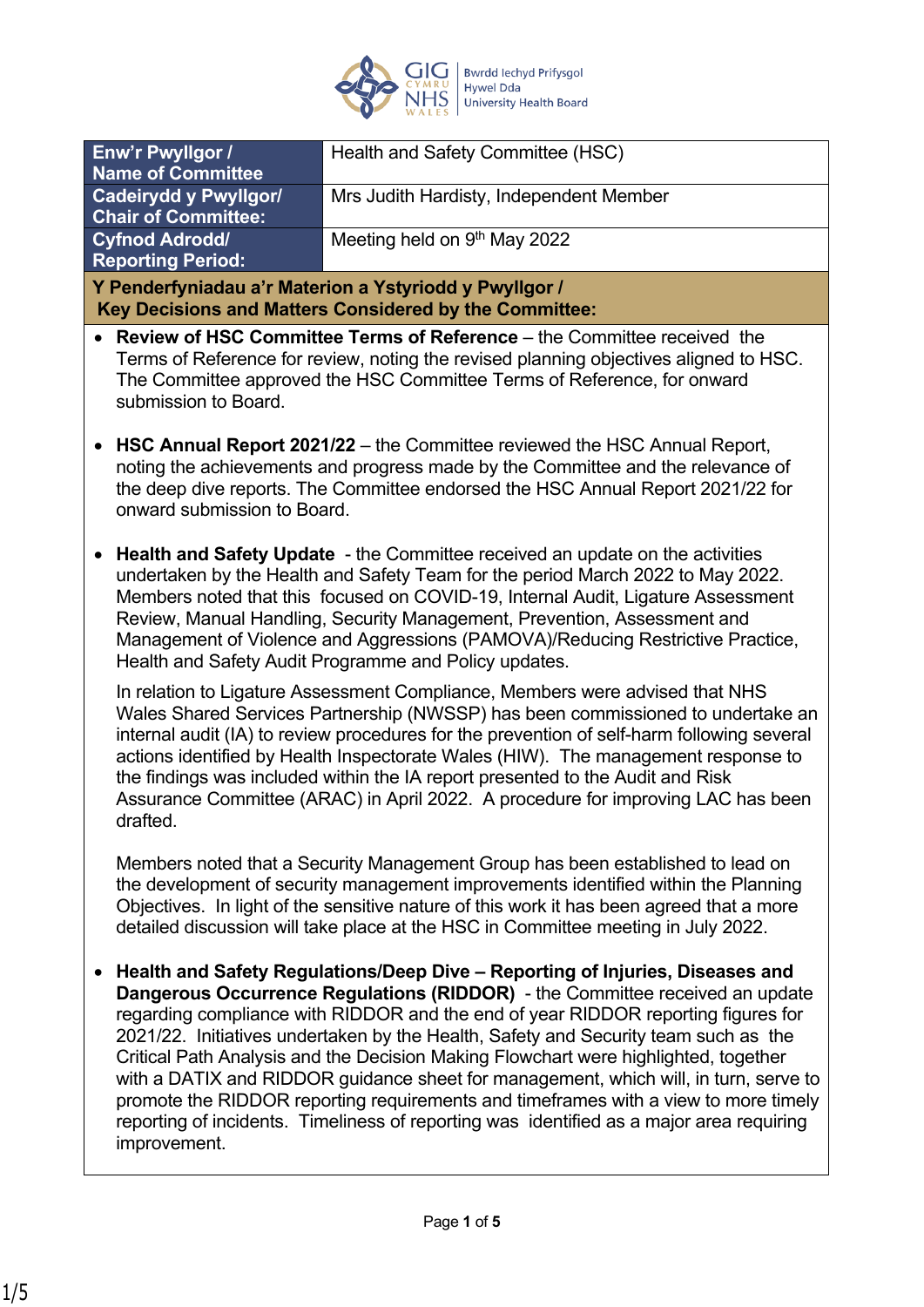Members were re-assured that RIDDOR reports are rigorously checked and, whilst numbers reported are low, this appears to follow a similar trend across the whole incident reporting process. RIDDOR incidents are now reported by directorate, enabling a focused approach to training provision, targeting those departments with particularly low reporting figures and actual data obtained from RIDDOR reporting can be utilised for training purposes to identify preventative measures and avoid recurrence of further incidents of a similar nature. The Committee received assurance that HDdUHB is operating in compliance with the RIDDOR regulations.

- **Fire Safety Update Report** the Committee received the Fire Safety Update Report, identifying progress made in managing Fire Enforcement Notices (FEN)/Letters of Fire Safety Matters (LoFSM), Fire Safety Management and Fire Safety Governance. The Audit Tracker and Fire Safety Management update were included as appendices. Members welcomed confirmation that enforcement notices relating to advance works at both Withybush General Hospital and Glangwili General Hospital will be lifted and extension to the Phase 1 programme of works at WGH to December 2022/January 2023 had also been agreed. In relation to Phase 2, NHS Wales Shared Services Partnership (NWSSP) and Welsh Government G have jointly approved the resource schedule relating to the business case development work totalling approximately £1m. Work relating to Phase 2 decant arrangements – temporary decant ward is subject to a delay of one month resulting from complexities in relation to air handling on the ward, however Members noted this delay has no impact on the overall programme of Phase 2 works. A multi-phased approach has now been adopted at Prince Philip Hospital to ensure processes are aligned to those followed at other acute sites. In relation to Fire Safety training, resources are in place to deliver training, however attendance remains low despite promotion and raised awareness at management level. The Committee acknowledged and received assurance from the content of the report and the work achieved to strengthen fire safety compliance and noted further updates
- **Health and Safety Dashboard/Performance Report**  the Committee received the Incident Assurance report, providing an overview of quality and safety across HDdUHB in relation to safety incidents, incidents reported to the Health and Safety Executive and Personal Injury Claims (PIC) for 2021/22, compiled through information obtained from the Datix system. In terms of the 110 incidents reported via the Datix system in relation to slips, trips and falls, Members received assurance that whilst all incidents are reported via the Datix system, only 21 met the definition of RIDDOR. Following discussion in relation to incidents involving weapons, the issue of the security was raised. Members were advised that the term 'weapon' is used to identify any object which could cause harm, and generally involved objects which are close to hand and not brought onto Health Board premises. The Committee sought further detail in relation to the high incidents of violence and aggression in both the midwifery and gynaecological departments.

would be presented at future HSC meetings. The HSC noted the initial stages of the

Health and Safety Dashboard have been developed

• **Prevent and CONTEST Update** - the Committee received an update on CONTEST CYMRU – Protect Duty, detailing the duties placed on HDdUHB under the Counter Terrorism and Security Act (CTSA) 2015. A local Authority Forum – CONTEST Board has been established to provide a strategic lead in addressing the Regional and County threat, risk and vulnerabilities in relation to counter terrorism. The four work streams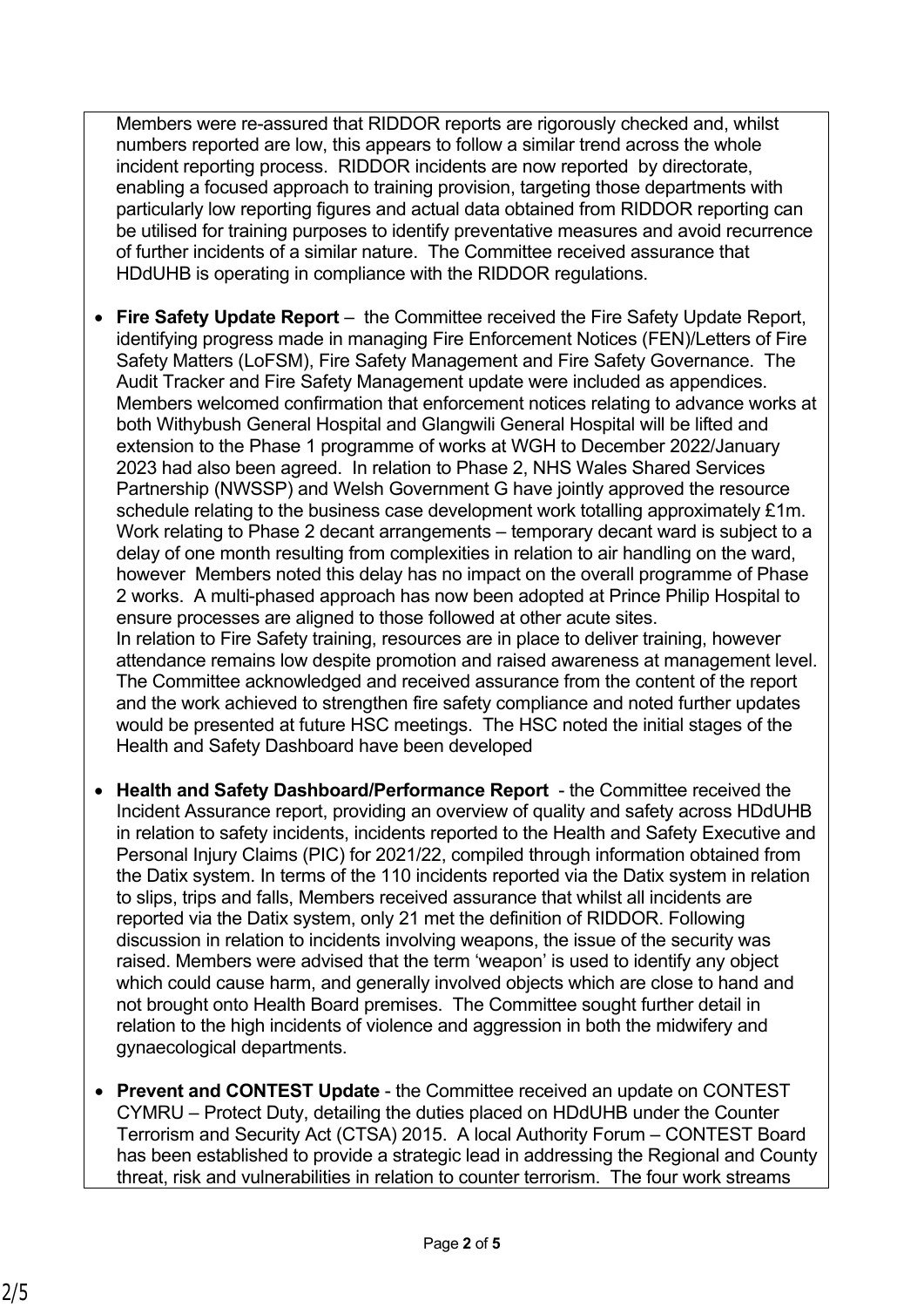covered are Prevent, Pursue, Protect and Prepare. Members were advised that a security management review is being undertaken which will be informed by the requirements under the duty placed on organisations. A security management framework is being prepared incorporating an agreed range of controls and a Health Board Security Management Group (HBSMG) is being established to oversee the improvements required with representation from the Information Governance department, Informatics department, Workforce and Organisational Development department and Estates and Facilities department. The Committee received assurance that the Emergency Planning and newly formed Security Management Group will be utilised to formally monitor progress of the identified risks and noted that further updates would be presented at future HSC meetings.

- **Bariatric Equipment Update** the Committee received the Bariatric Update Report and noted progress around bariatric care and treatment has been slower than anticipated, however the appointment of a project manager, who will work in partnership with the Manual Handling team, will enhance the progress of this work. The template for manual handling risk assessments is now available for ward areas and includes a prompt regarding bariatric patient accommodation and fire evacuation. In addition to the health and safety aspects of bariatric care, Members were advised that a Health Weight Development Plan (HWDP) 2021/22 has been developed given that the Health Board has a responsibility to address the role of prevention. Further clarification in relation to the development of a HWDP for 2022/23 was sought and concern around the disparity in the levels of specialist weight management services offered across the three Counties was noted. The Committee received assurance that work has progressed, and improvements have been made in relation to bariatric equipment and care pathways.
- **Deep Dive: Display Screen Equipment**  the Committee received a deep dive report on Display Screen Equipment noting detailing compliance with DSE regulations and updated guidance for agile and homeworking. Members were informed that clear guidance in relation to home/agile working was issued in 2020, however DSE regulations were not enforced by HSE as a temporary measure due to COVID-19. The challenges of educating employees and managers of their home working responsibilities through the use of pre-home working checks, in addition to adherence to the correct use of DSE was discussed, specifically when viewed in relation to Personal Injury Claims (PIC). Members were informed of the Health and Safety Homeworking Guidance which contains a two-part risk assessment relating to both the suitability of the work environment to be considered for homeworking and the DSE workstation assessment specifically targeted to agile/homeworking staff. The Agile working Group is developing an Agile Working Programme, incorporating future policy and accommodation arrangements in addition to developing an all Wales DSE agile/homeworking guidance document. Members were advised that as agile/homeworking is in its infancy, and will be dependent upon a number of factors yet to be established such as employee roles and availability of hot desks, no data is currently available in relation to the number of employees requesting or required to agile/homework.
- **Corporate Risks Assigned to HSC** the Committee received the Corporate Risks Assigned to HSC report, noting the three risks presented in the Risk Register: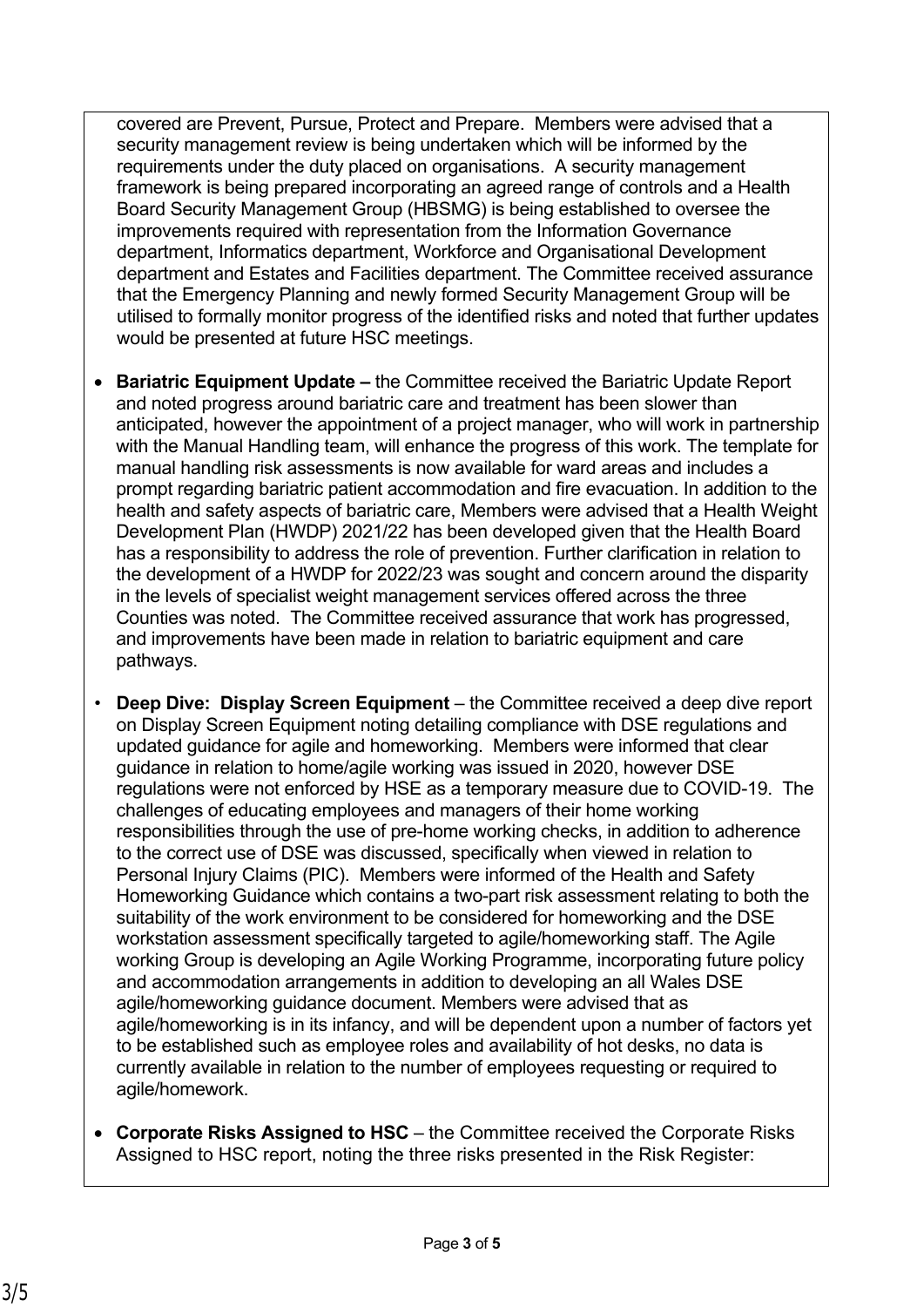- Risk 813 Failure to fully comply with the requirements of the Regulatory Reform Order (Fire Safety) 2005 (RRO) – risk score 15.
- Risk 1016 Increased COVID-19 infections from poor adherence to Social Distancing – risk score 10.
- Risk 1328 Security Management (risk score 12).

Members noted there has been no change in the risks scores since these risks were reported to the previous HSC meeting, however following updated guidance from WG in relation to COVID-19 measures, it is anticipated that Risk 1016 will be reduced or possibly removed. Members were informed that actions raised from Risk 813 have not yet been completed and updated, in light of this Risk 813 will be reviewed.

The Committee gained assurance that all identified controls are in place and working effectively and all planned actions will be implemented within stated timescales and will reduce the risk further and/or mitigate the impact if the risk materialises.

- **Operational Risks Assigned to HSC** the Committee reviewed and scrutinised the Operational Risks Assigned to the Health and Safety Committee, noting the three risks presented in the Risk Register:
	- **Risk 708: Inappropriate storage solutions associated with patient files/documents affecting Ceredigion Community sites** - Members were informed the next stage involves moving the boxes from local sites into the central store, which will act as a temporary measure to mitigate risk in the short term. There continues to be a security risk around the temporary provision in Ceredigion.
	- **Risk 951: Improperly functioning fire alarm detection and operation (WGH)** work undertaken in relation to the Fire Alarm system in WGH is progressing, albeit at a slower pace than anticipated.
	- **Risk 503: Risks relating to the evacuation of bariatric (plus sized) patients in the event of an emergency** -joint working with the Manual Handling department and Fire Safety department is ongoing and progressing.

In addition to the risks identified within the Operational Risks report, the Committee noted the lack of updates received in relation to Tregaron Hospital and Members were informed that a request to review community hospitals had been raised at the Internal Risk Summit. Members noted the purpose, function and timescales for the future healthcare model of Tregaron Hospital will be outlined and this should be captured in the overall hospital review.

• **Planning Objectives (PO) Update** – the Committee received the PO report, providing an update on the progress made in the development of the revised POs that are aligned to the HSC and noted that *PO 3L: Review of existing security arrangements* and *PO 4H Review and refresh the Health Board's emergency planning and civil contingencies / public protection strategies* are both on track. In terms of PO 4H , the Committee noted that whilst this PO is attributed to the Director of Public Health as Executive Lead, the PO will continue to be overseen by the Director of Nursing, Quality and Patient Experience as an interim measure.